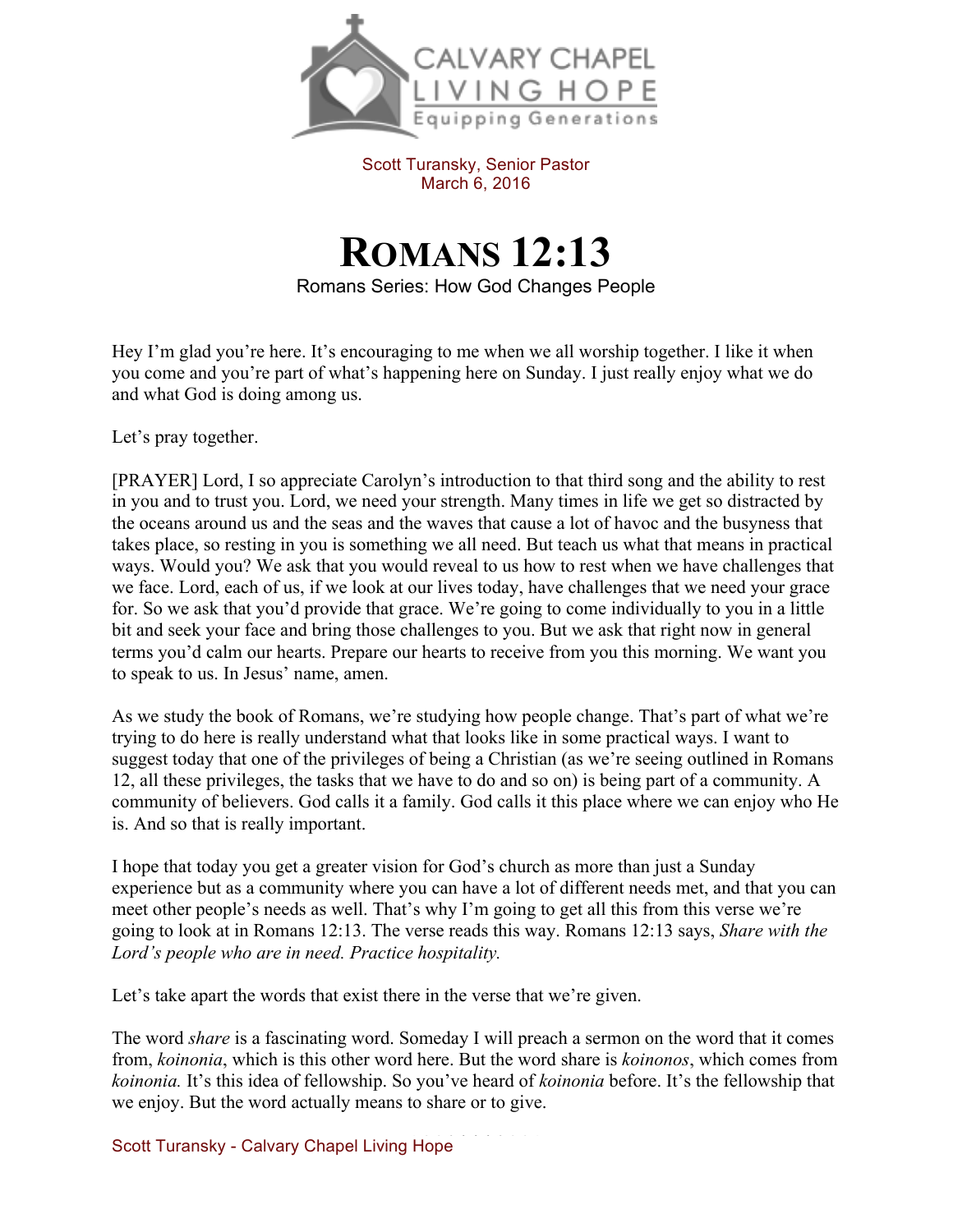There's this sense in which that giving that we do in the Christian community allows us to have deeper relationships. It's not just surface acquaintances that we have, but we're able to engage with each other. So God is giving a command here in Romans 12 that we are to share with the Lord's people who are in need. We're to participate in other people's lives.

Now certainly it could be money that he's talking about here, but it's much more than that. He's talking about getting involved in people's lives. You might share your talents. You might be able to help someone fix their car or care for someone in some other way. That's what he's talking about here. We're sharing and having deep relationships.

The target in this particular case is people who are in need who are the Lord's people. So he's talking about developing relationships among Christians. We also do this with people outside of the faith. People who are not Christians we share with them as well because we want to share the gospel with them. But this is the focus of this passage – sharing with the Lord's people who are in need. The idea here is that we share life together.

I'd like to share some personal things from my own life today and how God has worked in my own heart in regards to this in hopes that it will be edifying for you.

When I first came to New Jersey I became aware of a group called the Bruderhof. It's a Christian community or a commune that exists in several places in Pennsylvania, different communes, and then in New York State. My wife and I and our children had the privilege of going to live in this commune for a few days to learn more about how they celebrated community. Because their idea is to take this word *koinonia* and make it very practical. They are immersing themselves in this.

It's very different than I had ever seen before. There's no money. Nobody has any money in this commune. They share common meals. I worked in the woodshop on a day. People are appointed to different levels but then moved to other levels. It's not like they're always supervisors. Sometimes the supervisors become the servants and the servants become the supervisors. So everybody learns how to work together in a cooperative way. There's a sense of community that they experience there that was fascinating to me, both in theory and in practice.

Now I don't want to go live in a commune. I'm not opposed to people living in them, but it wasn't for me. However, I left that experience of the Bruderhof touched by something and wanting more than just what I had known in church. Because God has called His church to be this community, this fellowship. These people were living out church every day. They were living together and experiencing that. I knew at that point that I wanted more than I had experienced at that point in my Christian faith.

I was part of a church where Ed and Joanne Miller were a part and they had already been growing in this area of community. They were living in New Brunswick in the inner city and they were bringing other people to live near them so that they could do outreach in the inner city as part of a community. I really appreciated that.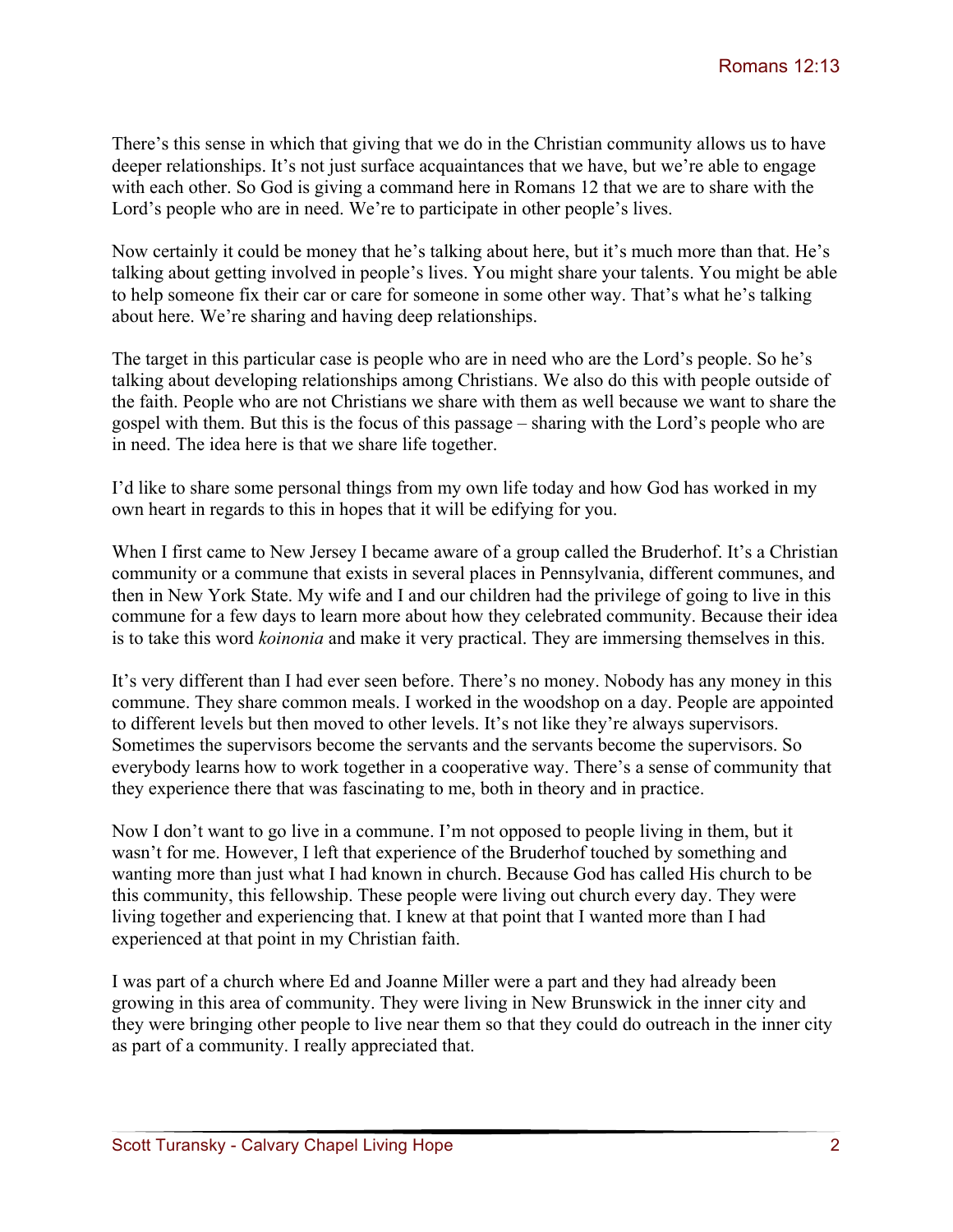As Ed and Joanne Miller and Carrie and I became closer as friends we decided to make an intentional decision in our lives. We decided to live in community. Which meant that the Millers would have to move and move down into our neighborhood. That seemed like the logical way for us to get closer together. So my kids and I took a flyer around to our neighborhood, a flyer that said we have some friends that want to move into this neighborhood and we're looking for someone who wants to sell their house without a realtor. Five people responded in our neighborhood. They chose the home five homes down from us. So now they live five homes down from us.

When they moved in we started asking questions about what can we share together. It became clear that if we shared things we could do better financially because we wouldn't all have to have separate things together. So Ed bought a snow blower and I didn't need to buy one. I have a lawn mower and he still borrows my lawn mower because that's how we live together in community. We have a freezer that we jointly share. We each had a car, one car at that time, but we needed one more car, so we got a car together that we shared and that car became a community car.

We live five houses down and it's public land behind our house. So we drove a phone line over the fence, five houses down, back over the fence, through the trees, and back into the house and set up a baby monitor. So we could go down in the evenings and play games or we could go down and talk while our kids were supposed to be sleeping, and we could put a baby monitor down in our house so we could hear what was going on. So in doing those things we began to live in community.

Both of us were homeschooling our kids independently, but on Wednesdays that was a special day when one of the four adults would take all of the children and do a field trip. Field trip day. The kids loved it; the other adults would be able to do their individual things. In the course of that we grew very close as friends but we also became this support system in our neighborhood, support system in our spiritual lives and our personal lives and our physical lives and all the kinds of things that we do. We've shared a tremendous amount in our lives. It's been a real privilege for us to enjoy community.

Out of that God has given me such a burden for community as being the church. So I am very eager for our church to be more than just a Sunday morning experience and look for ways to promote that. I think we want to have and I think we need to have as Christians in order to apply this verse to our lives a bigger picture of what community is than just a Sunday morning experience.

I want you to see how the disciples in the early church lived and I want you to hear community described as the church is being described in Acts 2:42-47.

It says this about them: *They devoted themselves to the apostles' teaching and to fellowship* (that's our word *koinonia*)*, to the breaking of bread and to prayer. Everyone was filled with awe at the many wonders and signs performed by the apostles. All the believers were together and had everything in common. They sold property and possessions to give to anyone who had need. Every day they continued to meet together in the temple courts. They broke bread in their homes*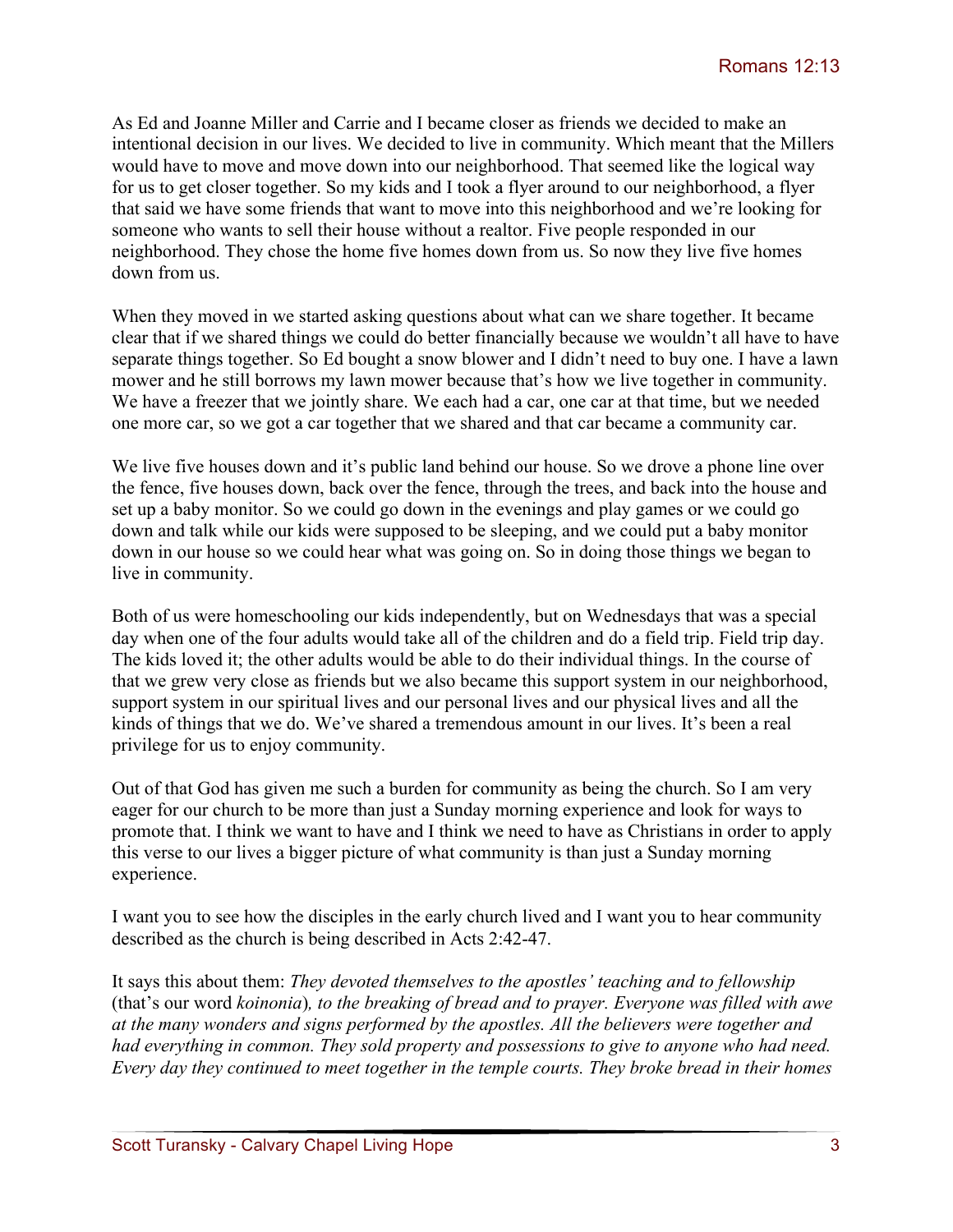*and ate together with glad and sincere hearts, praising God and enjoying the favor of all the people. And the Lord added to their number daily those who were being saved.*

I think that the model that we have in Acts 2 or that description gives us opportunity to live that out in different ways. For some it's going to be joining a commune in the Bruderhof. I think that's fine for those who are called to do that. For others it's going to be living independently in their homes but still having this sense of community. Because I believe we all need to be doing what Romans 12 says. When we're sharing with each other we're developing this relationship that we can have.

Notice where they met. Notice they met together *in the temple courts* but also they *broke bread in their homes and ate together with glad and sincere hearts*. What a privilege to join into a fellowship that is very connected to each other where people are actively loved and cared for. They met together. They prayed together. They ate together. They consulted together and advised each other together. They planned together. They witnessed together. They encouraged each other together. They shared what they had together. They strategized together. They handled conflict together. They worked together. They stood against attack together. And the list goes on.

I believe that Christ intends for all of us to be together. Not just one hour a week but a connectedness.

The beauty of technology is that we can often find ourselves connected in the course of a week. I would encourage you to use that. I know that some of the men in the prayer group when one of the men is struggling I get involved in that group text and we're praying for someone. So just a way to use technology to be part of that experience together.

The next part of the verse adds to this idea because it talks about hospitality. *Practice hospitality.*  The word *practice* means to pursue. That's the idea there. And really the idea here is to use your home as a ministry center or a place where God can speak and use you and others to grow closer to Him and to build relationship.

I think there are certain people who would be inclined to visit your home before they'd be willing to come on a Sunday morning. Your home becomes this ministry center. I believe that God created a small group program for the church. He calls it the family. The family becomes this place where discipleship and evangelism take place. Your home becomes the base of operations for Jesus in your neighborhood. When you're able to use your home like that I think we're doing what God has called.

But I think sometimes we view our homes as a refuge to get away from everything. I don't think that's necessarily bad. We need to add to that this idea that it's a tool for the gospel. It's a tool for us to share with others who God is.

If you want to do evangelism in your home I would encourage you who have children to do Family Time. Family Time is a program that is developed by the National Center for Biblical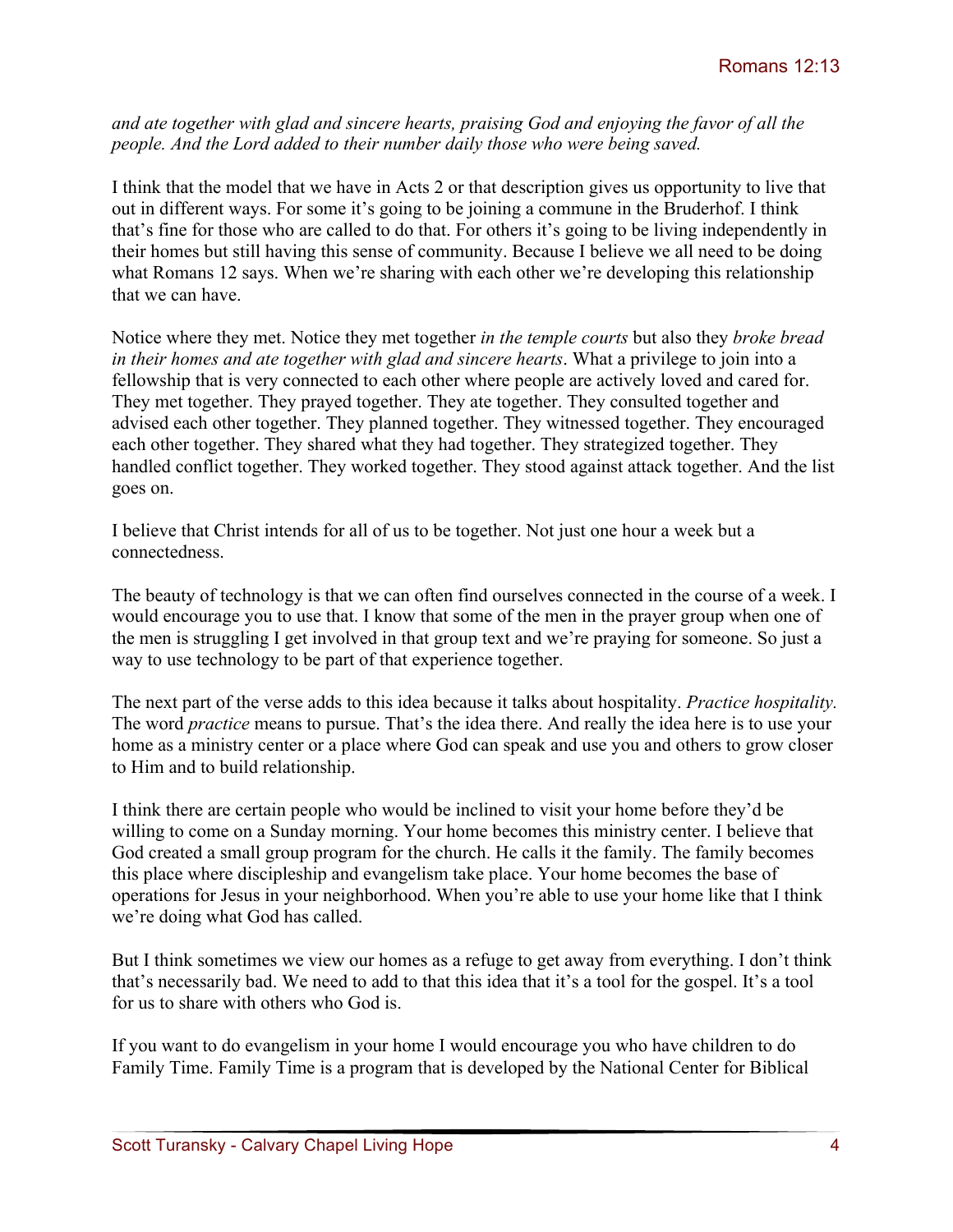Parenting that encourages families to do active devotions with their kids that are fun and engaging.

For example, Daniel 3. I think I may have told you this story. I'm going to tell it again. In Daniel 3 this is the story of Shadrach, Meshach, and Abednego. You know that story about the three brave friends that were thrown into the fiery furnace because the king wanted to execute them because they wouldn't bow down to the image. The Bible tells us that God miraculously rescued them out of there and their hair was not singed, their clothes were not scorched, and there was no smell of smoke. Amazing thing.

Now every time you tell a Bible story to your kids you want to energize them and excite them about the gospel. Whether it's little children to older kids. You're probably not going to do this particular activity, you might choose something else, but engaging people actively with the Bible. But here's an activity that you can do with your kids if you're trying to teach them about Shadrach, Meshach, and Abednego.

You take three cardboard cutouts, gingerbread men made out of corrugated cardboard, the thick stuff. Soak all three of them in a solution of alcohol mixed with water according to the recipe in the book, hang them on a hanger and light them on fire.

Now first of all, let me tell you. If you're having trouble getting dads into devotions, this is a great way to do it. Because dads love activity and they love engaging with their kids. So "Honey, would you just start devotions. Light it up, would you?"

Well here's what happens. The alcohol burns up dramatically, but the water in your recipe protects the cardboard so it's not singed, it's not scorched, and there's not smell of smoke. It is so cool. Your son says, "Oh Dad, do it again!"

The next day, "Dad, this is my friend Sam. Would you do the fire activity again?" "Okay son. You tell him the Bible story. You tell him the lesson learned and we'll do it again."

Now if you want to turn your home into an evangelism center, all you need to do is say, "Go tell all your friends we're going to blow something up," or "we're going to a race around the house or a treasure hunt," all tied into some story in the Bible. Now the kids are coming because they love the activity and they're seeing that they are illustrating Bible truths like Jesus illustrated truths with parables. You're doing it at home just like Jesus did. And now you're sending your kids out and they're bringing everybody in. They want to know who is this Jesus, what is this Bible, tell me more about your church and your exciting people about the Bible in really fun ways. Just a way to help your family be this place of evangelism, this place where we're sharing the gospel, where we're passing the message on to others.

The big idea of this verse is that we want to share our lives together. That's the idea here. Share lives together with other believers.

There's several ways you can do that. Some people make this part of their life. Some people adopt people into their home, either formally or just start caring for them. There are others that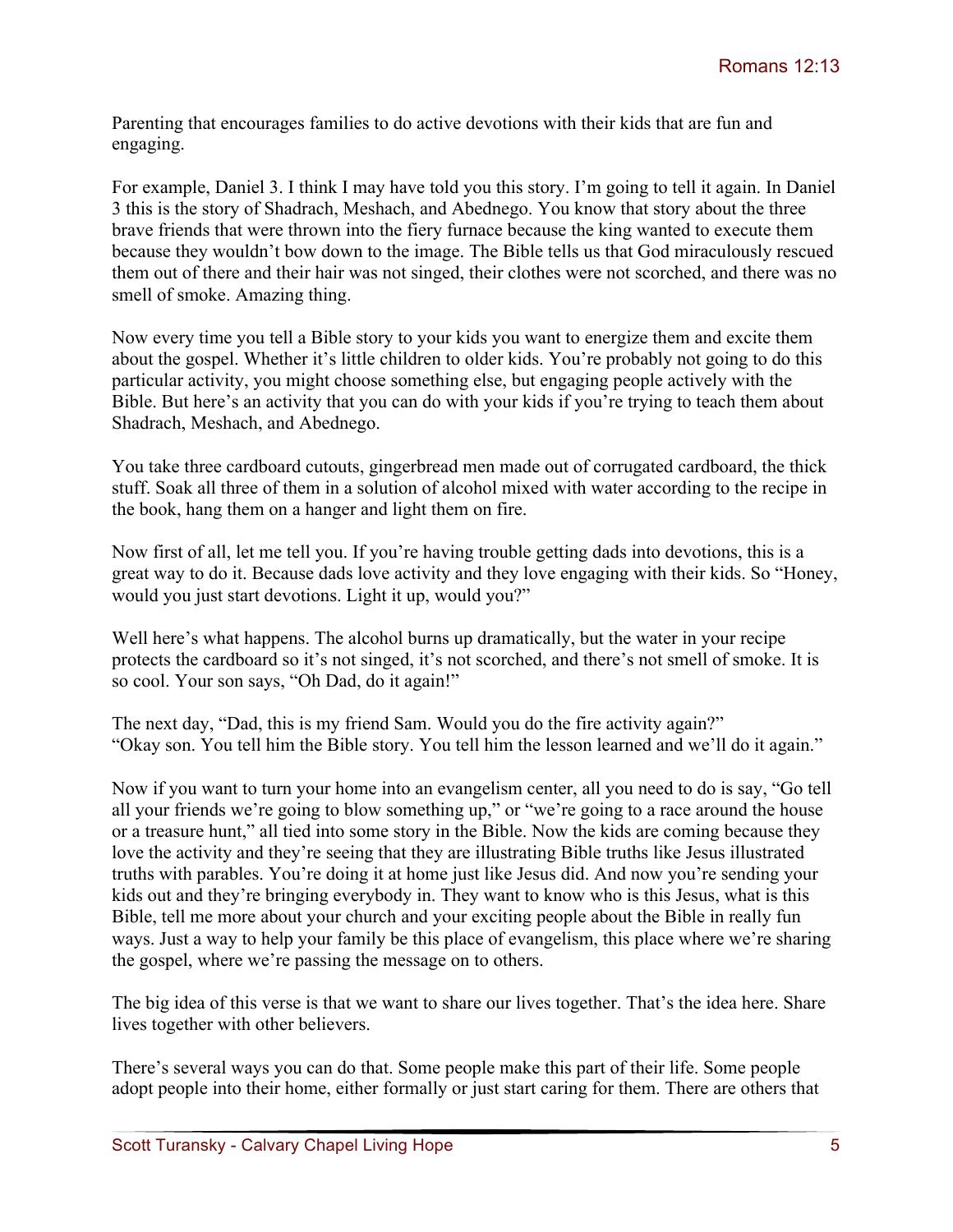invite people over for dinner or they host a small group in their home. There are some who care for refugees. I'm sure that especially those refugees that are leaving Syria and moving into Turkey and Europe, there are Christians who are looking out for ways that they can reach out. It's surprising to me how many Christians are involved in adoption. Why? Because they are using their home as a ministry, sharing life together.

Maybe you know Steve and Debbie Costanza in our area. They either attend the 217 Church or the Princeton Alliance Church. I don't know which one. But they have an email list of people and I'm on that list. Every couple weeks or whenever they feel like they have something, they'll send out an email that contains resources in the Christian community. So if you want to give away a bedroom set, it gets pictures on the email and they go out. Debbie and Steve send that out and so anybody who wants this can have it for free. Just come and get it.

I needed a bike for someone. I was giving a bike to them and so I put the note up – hey, I'm just looking for a bike. Within a day, two people offered a bike. I got one. Fifteen-speed mountain bike that I gave to someone in need.

We needed a bed in our home temporarily and someone loaned us the bed through this network. Steve and Debbie are an example of people who are helping achieve this verse – sharing with people who are in need.

Now we have a warm church. This is very warm. People come in here and they are greeted. People find this to be a very nice place to visit. But I think we can all grow in this area of community more. I just want to inspire you, I hope, and encourage you because people choose a church not only because it's close. I think that's one good reason, but here's a quote I saw this week – "People go to the church that is dearest to them, not the church that is nearest to them." I know that some of you drive a ways to get here and we're grateful for that.

Hospitality is making people feel comfortable. When we show hospitality and we invite people into our homes, they get to see that we're real people. They get to see that there are people like they are. The Christian life was meant to be a community experience, but I think we have a tendency to build walls, at least protective walls around us.

Now many of our emotional needs are designed to be met in a family, an earthly family. But what do you do when your child is making bad decisions or you find out that your mates decide to leave you or you're having challenges in that family? What are you going to do? See, the family that God created, the church family, is this overarching family He calls it that is a safety net where we experience the power of God's grace. It's really special. When we show hospitality we're providing a structure, an opportunity to learn more about people and provide opportunities to connect with them.

Could it be that your place of residence is attached to some will of God for you? That God has some great thing He wants to offer you and it's tied to where you live. That's what he's saying here when he talks about practicing or pursuing hospitality.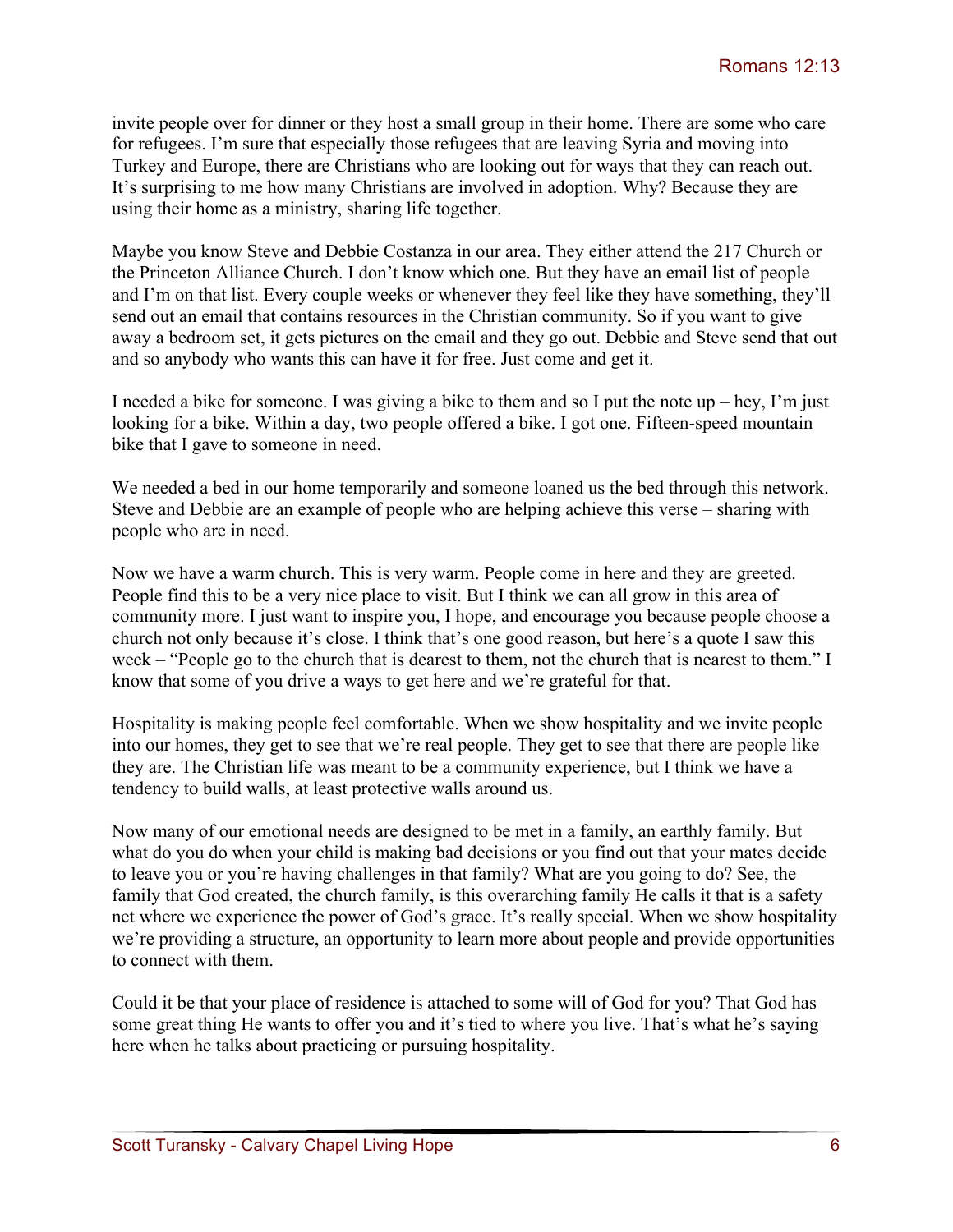I'm going to read you a Bible story. So sit back and listen. It's a long Bible story. It's a story that's taken from the book of Kings. I want to share with you and as I read this story to you, I want you to see how hospitality resulted in connections and what this did in the midst of the family that was participating in this.

*One day Elisha went to Shunem. And a well-to-do woman was there, who urged him to stay for a meal. So whenever he came by, he stopped there to eat. She said to her husband, "I know that this man who often comes our way is a holy man of God. Let's make a small room on the roof and put in it a bed and a table, a chair and a lamp for him. Then he can stay there whenever he comes to us."*

*One day when Elisha came, he went up to his room and lay down there. He said to his servant Gehazi, "Call the Shunammite." So he called her, and she stood before him. Elisha said to him, "Tell her, 'You have gone to all this trouble for us. Now what can be done for you? Can we speak on your behalf to the king or the commander of the army?'"*

*She replied, "I have a home among my own people."* In other words she's saying, "I'm satisfied."

*"What can be done for her?" Elisha asked.*

*Gehazi said, "She has no son, and her husband is old."*

*Then Elisha said, "Call her." So he called her, and she stood in the doorway. "About this time next year," Elisha said, "you will hold a son in your arms."*

*"No, my lord!" she objected. "Please, man of God, don't mislead your servant!"*

*But the woman became pregnant, and the next year about that same time she gave birth to a son, just as Elisha had told her.*

*The child grew, and one day he went out to his father, who was with the reapers. He said to his father, "My head! My head!"*

*His father told a servant, "Carry him to his mother." After the servant had lifted him up and carried him to his mother, the boy sat on her lap until noon, and then he died. She went up and laid him on the bed of the man of God, then shut the door and went out.*

*She called her husband and said, "Please send me one of the servants and a donkey so I can go to the man of God quickly and return."*

*"Why go to him today?" he asked. "It's not the New Moon or the Sabbath."*

*"That's all right," she said.*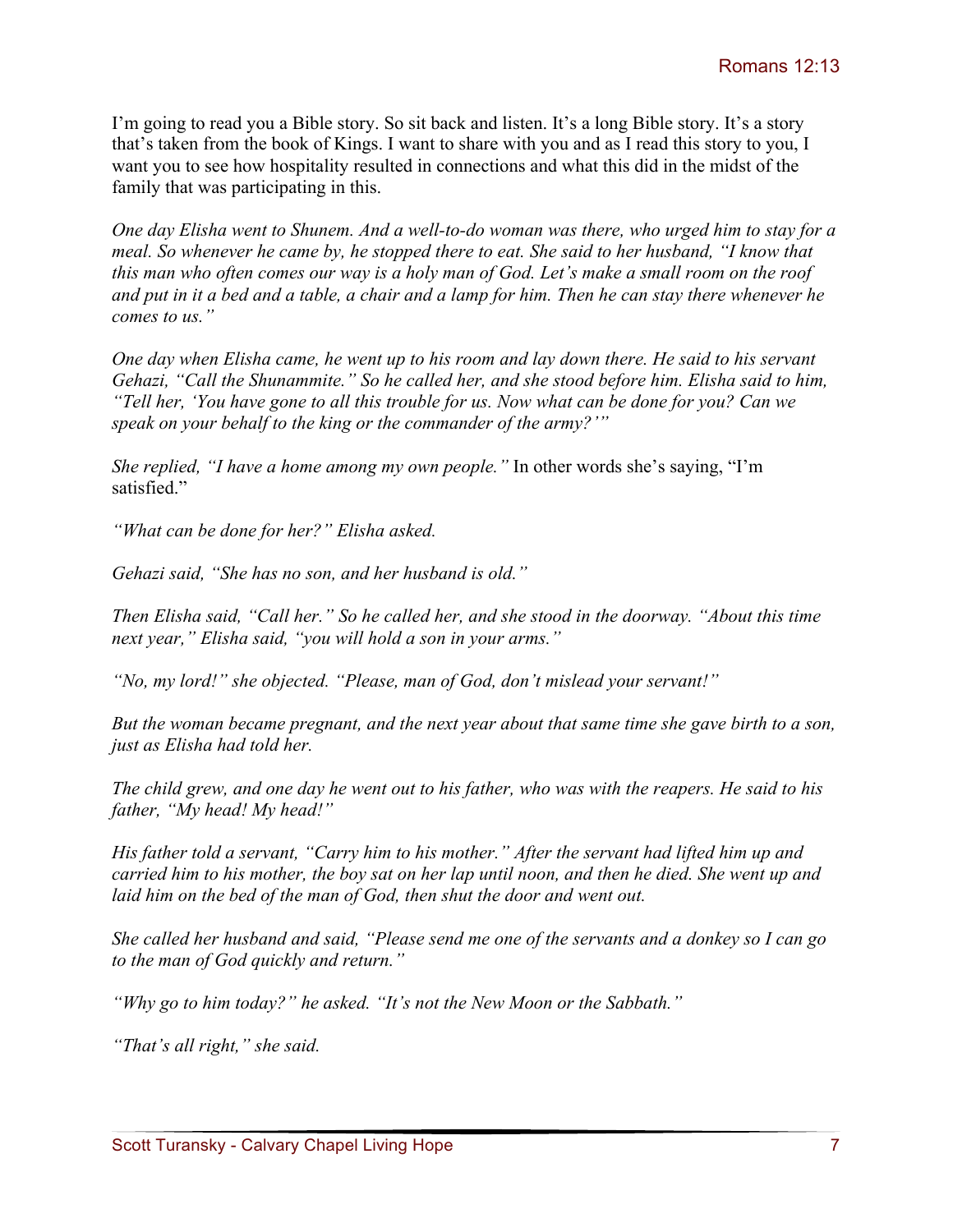*She saddled the donkey and said to her servant, "Lead on; don't slow down for me unless I tell you." So she set out and came to the man of God at Mount Carmel.*

*When he saw her in the distance, the man of God said to his servant Gehazi, "Look! There's the Shunammite! Run to meet her and ask her, 'Are you all right? Is your husband all right? Is your child all right?'"*

*"Everything is all right," she said.* I find that fascinating that sometimes when you say, "Is everything okay?" someone says, ""Oh I'm fine," when really there's turmoil going on inside. She didn't feel comfortable sharing it with this guy, Gehazi. She had to talk to Elisha. I want to be that kind of person (I'm sure you do too) where people can come and share the real needs that they have.

*When she reached the man of God at the mountain, she took hold of his feet. Gehazi came over to push her away, but the man of God said, "Leave her alone! She is in bitter distress, but the Lord has hidden it from me and has not told me why."*

*"Did I ask you for a son, my lord?" she said. "Didn't I tell you, 'Don't raise my hopes'?"*

*Elisha said to Gehazi, "Tuck your cloak into your belt, take my staff in your hand and run. Don't greet anyone you meet, and if anyone greets you, do not answer. Lay my staff on the boy's face."*

*But the child's mother said, "As surely as the Lord lives and as you live, I will not leave you." So he got up and followed her.*

*Gehazi went on ahead and laid the staff on the boy's face, but there was no sound or response. So Gehazi went back to meet Elisha and told him, "The boy has not awakened."*

*When Elisha reached the house, there was the boy lying dead on his couch. He went in, shut the door on the two of them and prayed to the Lord. Then he got on the bed and lay on the boy, mouth to mouth, eyes to eyes, hands to hands. As he stretched himself out on him, the boy's body grew warm. Elisha turned away and walked back and forth in the room and then got on the bed and stretched out on him once more. The boy sneezed seven times and opened his eyes.*

*Elisha summoned Gehazi and said, "Call the Shunammite." And he did. When she came, he said, "Take your son." She came in, fell at his feet and bowed to the ground. Then she took her son and went out.*

Wow. What an amazing story. And it started with hospitality. You never know what will happen when you open your home.

I will tell you this: it requires sacrifice. You will get hurt. Things will get damaged. Property will be damaged in your home when you open your home. Things will happen. That's why we have to have our mind set on Jesus, not on earthly things if we do this.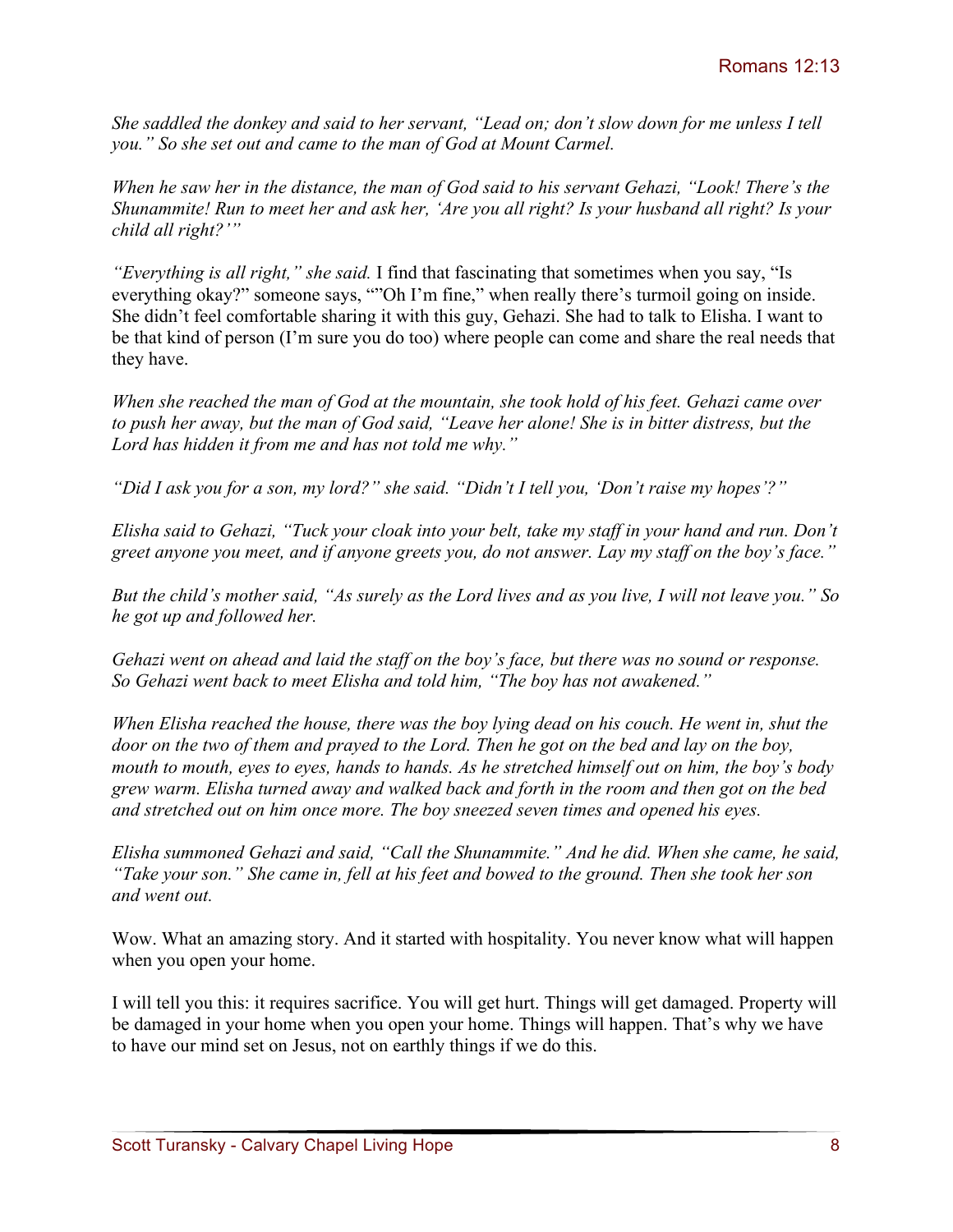I would not recommend in your life that you go into business with a friend. It's dangerous. There are so many stories, and you probably know some, where you go into business with a friend and you become enemies. You end up in court or something like that.

So when Ed Miller and I had an idea to start working together on a project, that is he was flipping houses and I wanted to buy one, we went into an agreement together. Knowing that this was dangerous, but determined that we would do it and really be careful because we valued our relationship.

He bought the house in the springtime and I already had renters ready to move in in September. So he was going to flip that house, turn it around, and I would have it ready to go. It became clear as the summer came close that he was not going to make the deadline. We were in trouble. We had a crisis in our hands at that point.

Now when you have a crisis like that, that is the time when enemies are made, lawsuits are created, and you have significant problems that take place. So Ed and I sat down and we determined at that moment that we would value our relationship more than whatever was going to happen in this particular problem that we were experiencing. And we said this. We are writing a story right now. We are writing a story that we will tell for the rest of our lives. The story of the fireside house. We determined that we were going to write the script of this story and that our relationship would be more important.

I took time off of work and helped Ed get the house ready. He sacrificed some of the profits he would've made by hiring more people in order to meet the deadline. We didn't meet the deadline. We were two weeks late, but it all worked out well and in the end we told all the people who were working with us what we were doing. We even did an all-nighter to try to meet the inspection for the electrical guy to get everything done the way it needed to be. We worked long hours. People were surprised that we were able to accomplish the job and we now are pleased. We have a story. It's a story that brought us together instead of moving us apart.

I would suggest that's what happens when we engage in community. That relationship is more important than anything else that we're doing. We're drawing that together in a beautiful way.

It takes small steps to build community. Some of you may sometime have the privilege to have friends like Carrie and I have in Ed and Joanne Miller, but you also might find ways to connect in other venues. I want Calvary Chapel to be that kind of place. So we set up some structures. That's all they are. Structures. You can see on your bulletin that there's a 20 Minute Club I call it. By coming twenty minutes early to church you're able to talk to people and get to know them a little bit better.

The DeLisis provide for us nutritious snacks so that you can stay afterwards and enjoy fellowship together. We have several small groups that take place here at Calvary Chapel Living Hope. One for men; two for women. You've got the Take Jesus Home group. The newest group is for young adults that started at the DeLisi home. But it's opportunities where friendships can be forged, relationships can develop. You know if you're in those groups that there's an opportunity for caring and for community to take place.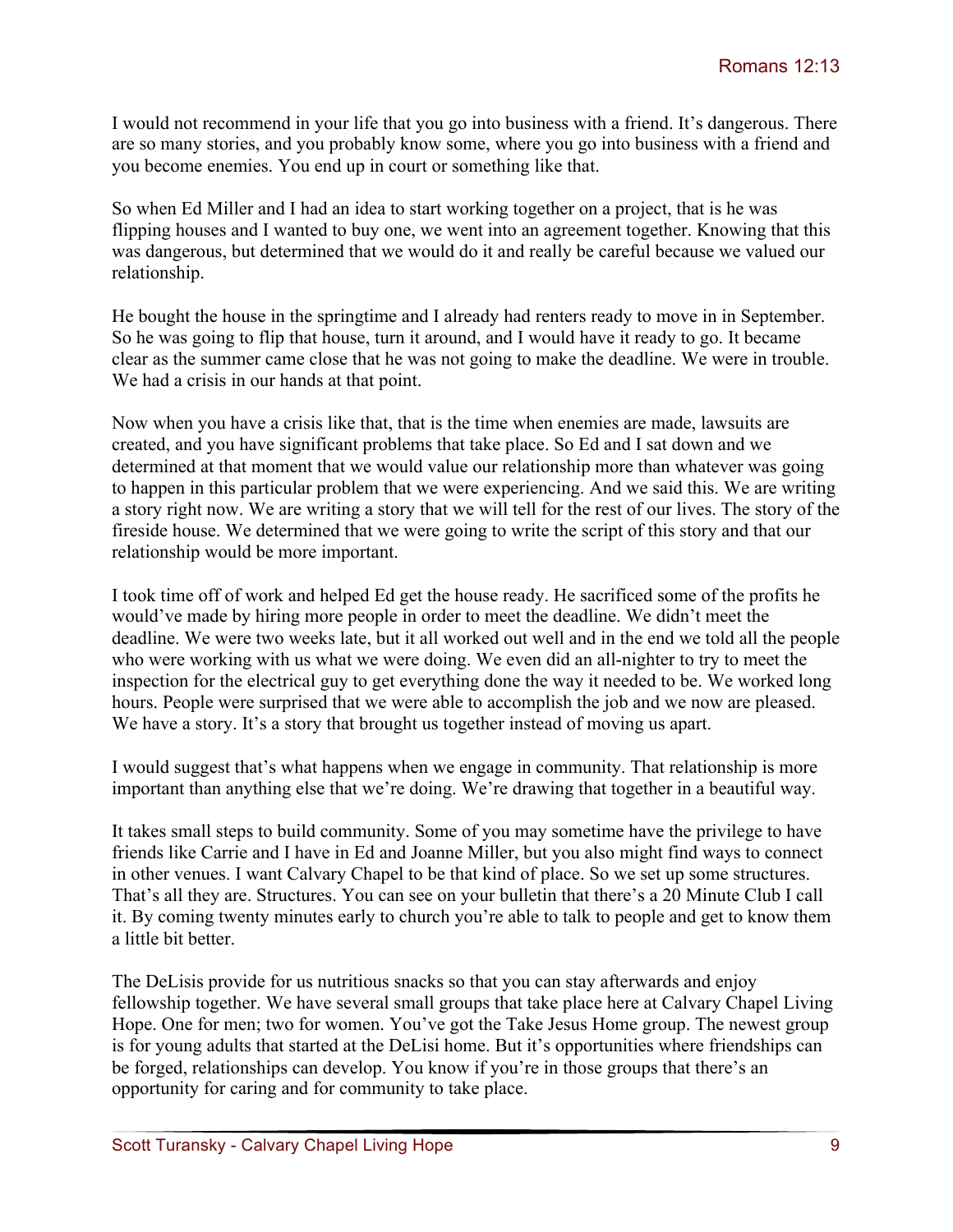God designed us for community, but here's the weird truth about all of this. We have a tendency to isolate ourselves. So technology can be used both for good and for bad. Technology can be used to pull ourselves away because we don't even have to go to the grocery story anymore. You can order your groceries online. You can have everything delivered by Amazon at your house. You can take care of all kinds of things by putting yourself in front of a computer. But God has called us to community, so you could use technology to connect with other people and to grow closer to them. Those things become parts of ways that we can use this ability to connect better.

So we may have a tendency to isolate ourselves and that's dangerous. I would encourage you to use the structures that exist to get in touch with others and communicate with them.

As our children were growing up, we wanted to solidify our relationship so people could understand that, so we called ourselves the Turmillerskys. Combining our names together, Turansky and Miller – the Turmillerskys. We enjoyed sharing that with people just to describe the relationships that we enjoyed together.

You know it scares me when someone says this: "My best friend is not a Christian." I think that person might be making a mistake. And here's why. Now it's not wrong to be Christians who have friends who are not Christians. Jesus was known as a person who was a friend of sinners. So I'm not saying it's wrong to have friends who are not Christians. But when you say your best friend is not a Christian, you're in danger, I believe.

Here's why. As soon as you are with that person and that person starts to affect you and you start asking the wrong questions about life, here's the question you ask. The question you ask is "what's wrong with it?" That's the question that leads to compromise. What's wrong with going to that movie? Oh nothing. What's wrong with listening to that kind of music? Well nothing. What's wrong with that line of thinking? Well nothing. But you start putting those nothings together and they start forming things that move you so you start to drift away from what God has designed for you. It's very important for us to understand that friendships help guide the direction of our life.

I say to young people as they're forming friends, "You choose friends based on something inside of you that you want brought out."

So if you want to laugh a lot, you want the funny side of you to be brought out, you'll want to be a friend with someone who is funny, who likes to laugh a lot.

But be careful when you're attracted to someone who's mischievous because what that's doing is drawing something out of your own heart. If you have a tendency to want to be mischievous then you want to be very careful about the friends you choose because if you choose friends that are mischievous they're going to draw that right out of your heart. If you have a tendency to want to be with someone who is wild, that's because there's something that's going on inside your heart. If you want to party all the time and so you choose someone, you'll choose friends like that if you're not careful.